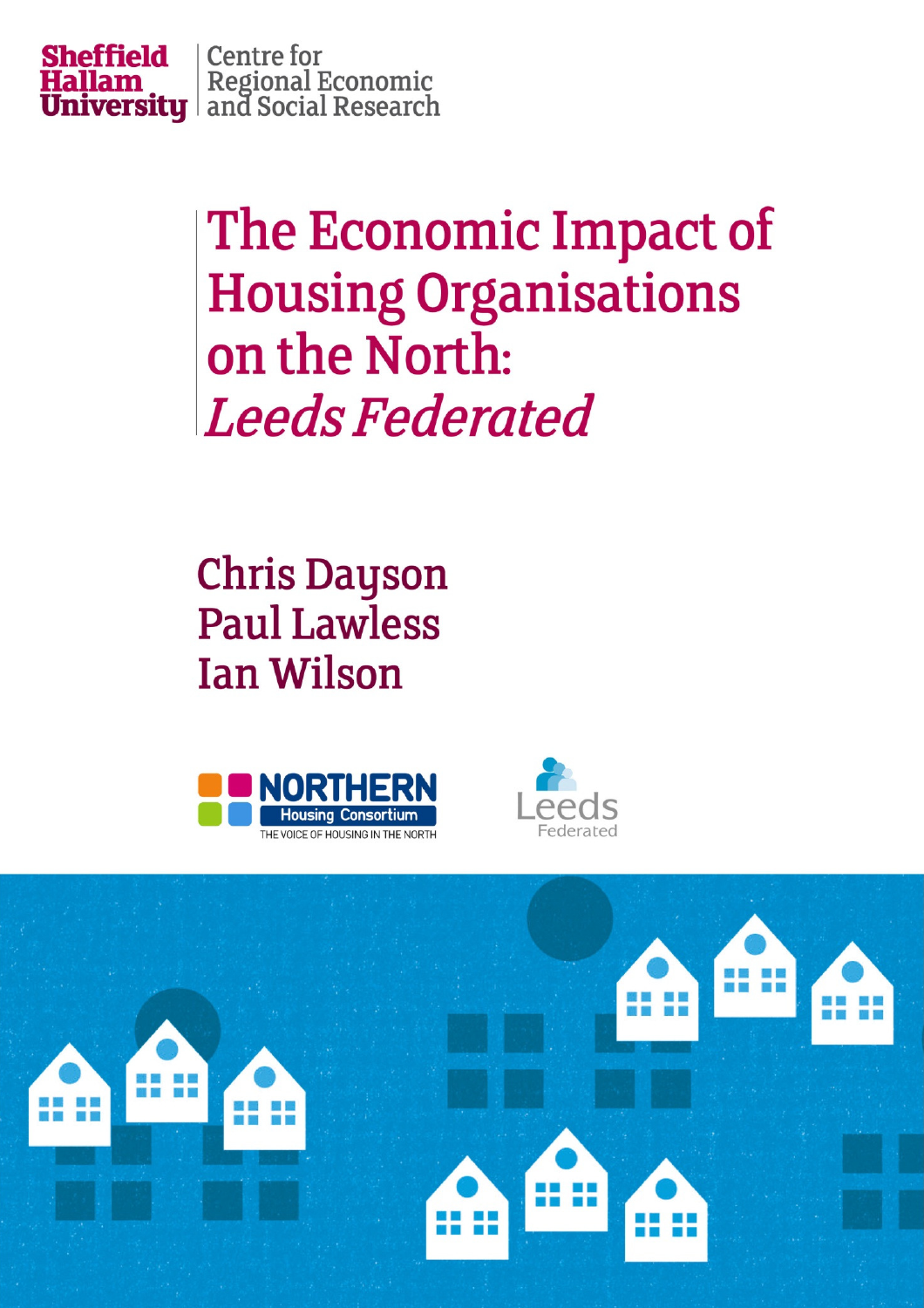# **The Economic Impact of Housing Organisations on the North: Leeds Federated Housing Association Ltd**

**Author(s):** 

Chris Dayson Paul Lawless Ian Wilson

January 2013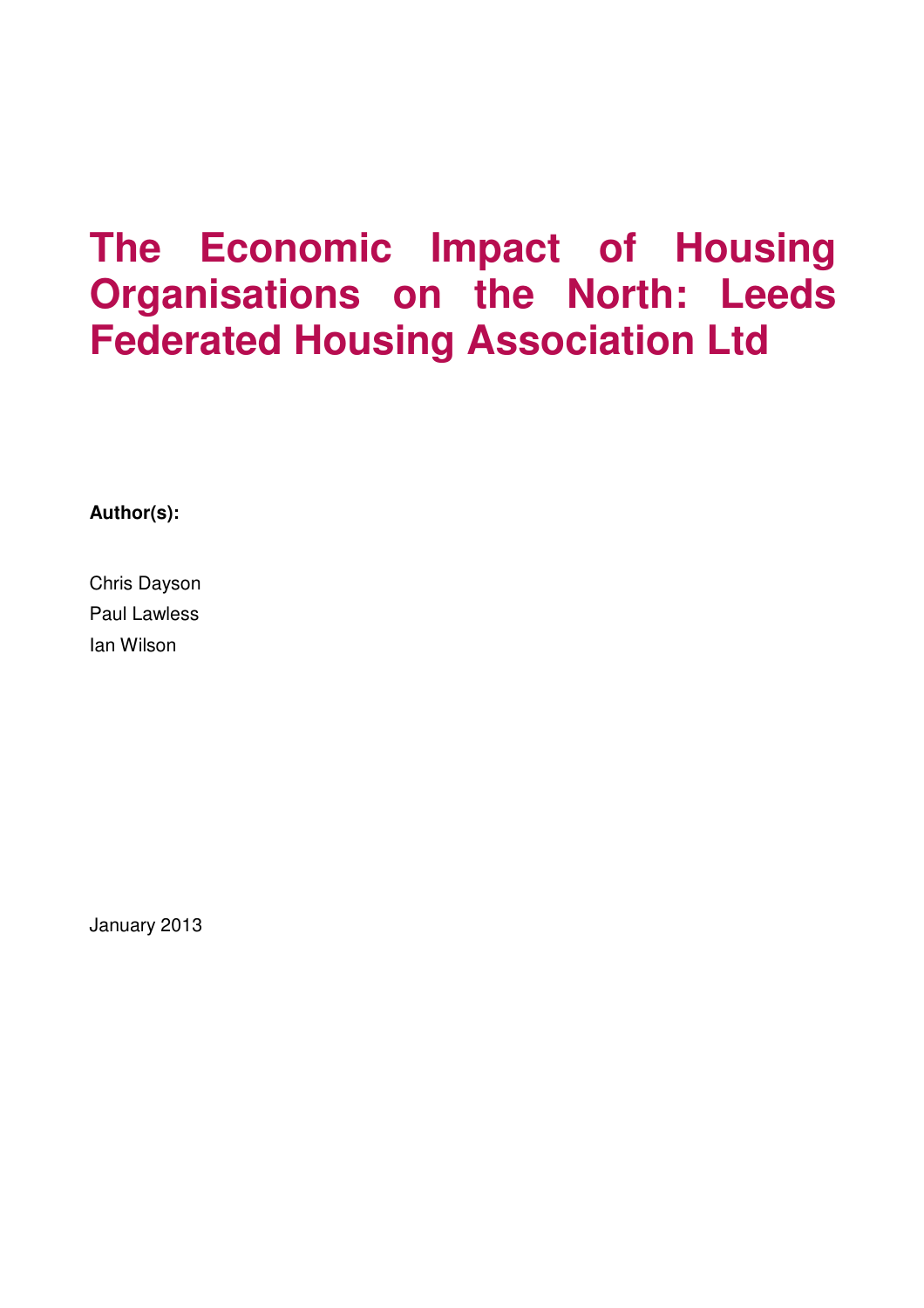# **Contents**

| 2. |      |  |
|----|------|--|
|    | 2.1. |  |
|    | 2.2. |  |
|    |      |  |
|    | 3.1. |  |
|    | 3.2. |  |
| 4. |      |  |
|    | 4.1. |  |
|    | 4.2. |  |
|    | 4.3. |  |
|    | 4.4. |  |
|    | 4.5. |  |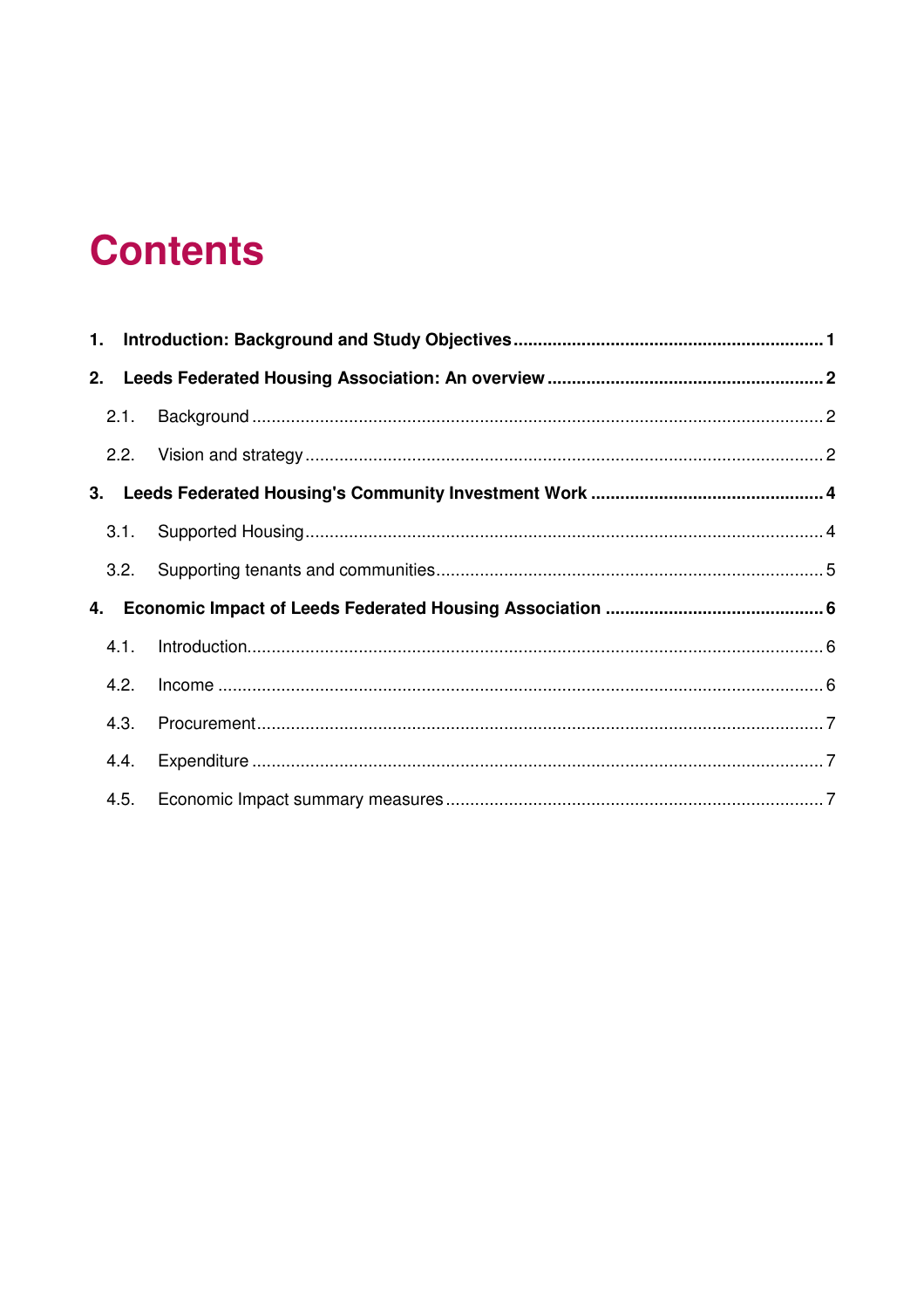1

## **Introduction: Background and Study Objectives**

In 2012 the Centre for Regional Economic and Social Research (CRESR) at Sheffield Hallam University was commissioned by the Northern Housing Consortium (NHC), to assess the economic impact of housing organisations on the Northern  $E$ conomy<sup>1</sup>.

The study provides an estimate of the economic impact of housing organisations on the northern economy based on evidence from a survey of members and detailed case study work in seven organisations. It measures the economic activity stimulated directly by the day-to-day activities of housing organisations as well as the additional activity through the intermediate supply chain.

The findings will support the NHC and housing organisations when engaging with Government, funders and other stakeholders and will underpin the case for housing in the North in the run up to the next Comprehensive Spending Review and the next general election. This study also provides a **baseline** against which to assess the impact of the multiple challenges facing housing organisations, such as those arising from Welfare Reform.

This case study report for Leeds Federated Housing Association (LFHA) forms one of a suite of outputs from the study<sup>2</sup>. It provides an overview of Leeds, including its vision, values and objectives and key facts relating to its day-to-day activities, before providing examples of its community investment work<sup>3</sup>. The report concludes by providing estimates of LFHA's economic impact.

<sup>1&</sup>lt;br><sup>1</sup> Comprising England's three Northern regions: the North East, the North West and Yorkshire and the Humber

 $^2$  The main report being available at: Dayson, C. Lawless, P. and Wilson, I. (2013) The Economic Impact of Housing Organisations on the North. Sheffield: CRESR, Sheffield Hallam University. http://www.shu.ac.uk/\_assets/pdf/cresr-Economic\_Impact\_Housing\_Organsiations\_Main.pdf

 $3$  Community investment has been used within this report as a collective term to cover services, facilities and environmental improvements which housing organisations provide for their tenants and the wider communities in which they operate. It encompasses what has previously been termed 'housing plus', 'added value' or regeneration work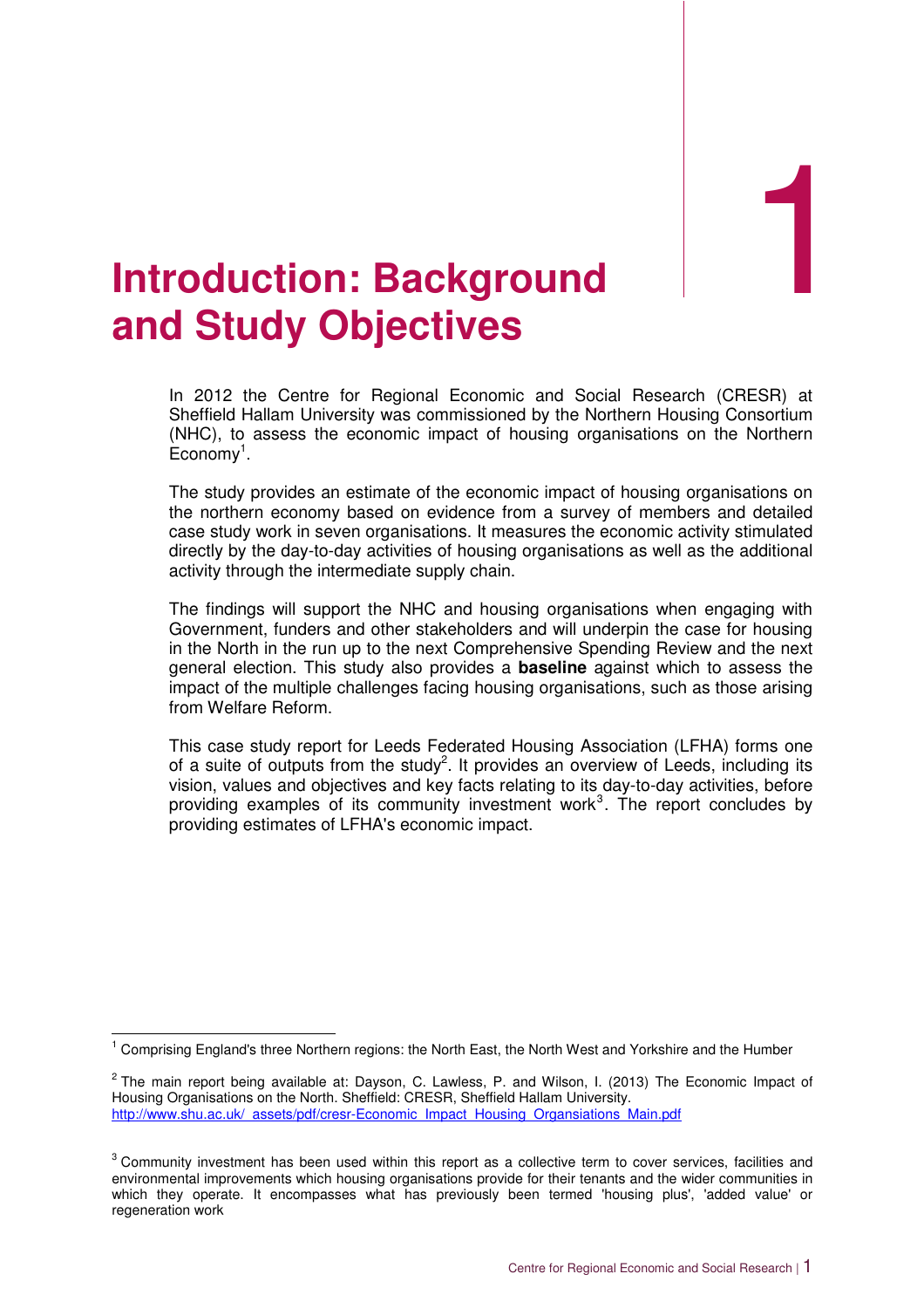2

## **Leeds Federated Housing Association: An overview**

## **2.1. Background**

LFHA is Industrial and Provident Society and registered with the Tenant Services Authority. It was established in 1974 following the merger of a number of smaller associations coming together to form a 'federation' for the benefit of the community.

LFHA's principal activities are the management and maintenance social housing in Leeds, Wakefield and Harrogate. It has 3,600 properties and operates through three key business streams: general needs housing for rent, supported housing and care for people, and low cost home ownership. LFHA also provides a small amount of non-social housing, in particular accommodation for students in higher education.

LFHA's housing stock increased from 3,552 to 3,567 in 2011/12. The organisation invested £3.6million in the acquisition and development of housing properties and major component replacements during the year. The investment in housing properties was funded through a mixture of loan finance, recycled social housing grant and internal funds. For 2012/13 the Board has approved plans to spend £5.2million to acquire further general social housing, and to re-invest and develop existing properties. This additional investment will be funded from the recycled capital grant fund and working capital.

### **2.2. Vision and strategy**

During 2011/12 LFHA undertook a review of the vision and goals of the organisation to take account of considerable changes in the operating context within which the organisation works. Staff, tenants and board members were involved in the process. The new vision, 'building futures together', describes what LFHA, as a housing association, aims to achieve. It concerns improving people's lives through the services on offer. Primarily this is achieved through the provision of a homes and neighbourhoods that customers want to live in. Increasingly, it will also involve providing services that contribute to improving their wider quality of life.

The vision is broken down into four goals focusing on outcomes from the perspective of the customer:

- **customers in their homes:** LFHA services will meet customer needs in relation to housing, care and support and the maintenance of their home. New and existing homes will be at the highest affordable standard
- **customers in their neighbourhoods:** LFHA will work with customers to improve and maintain neighbourhoods as places that peoples want to stay in and other want to move to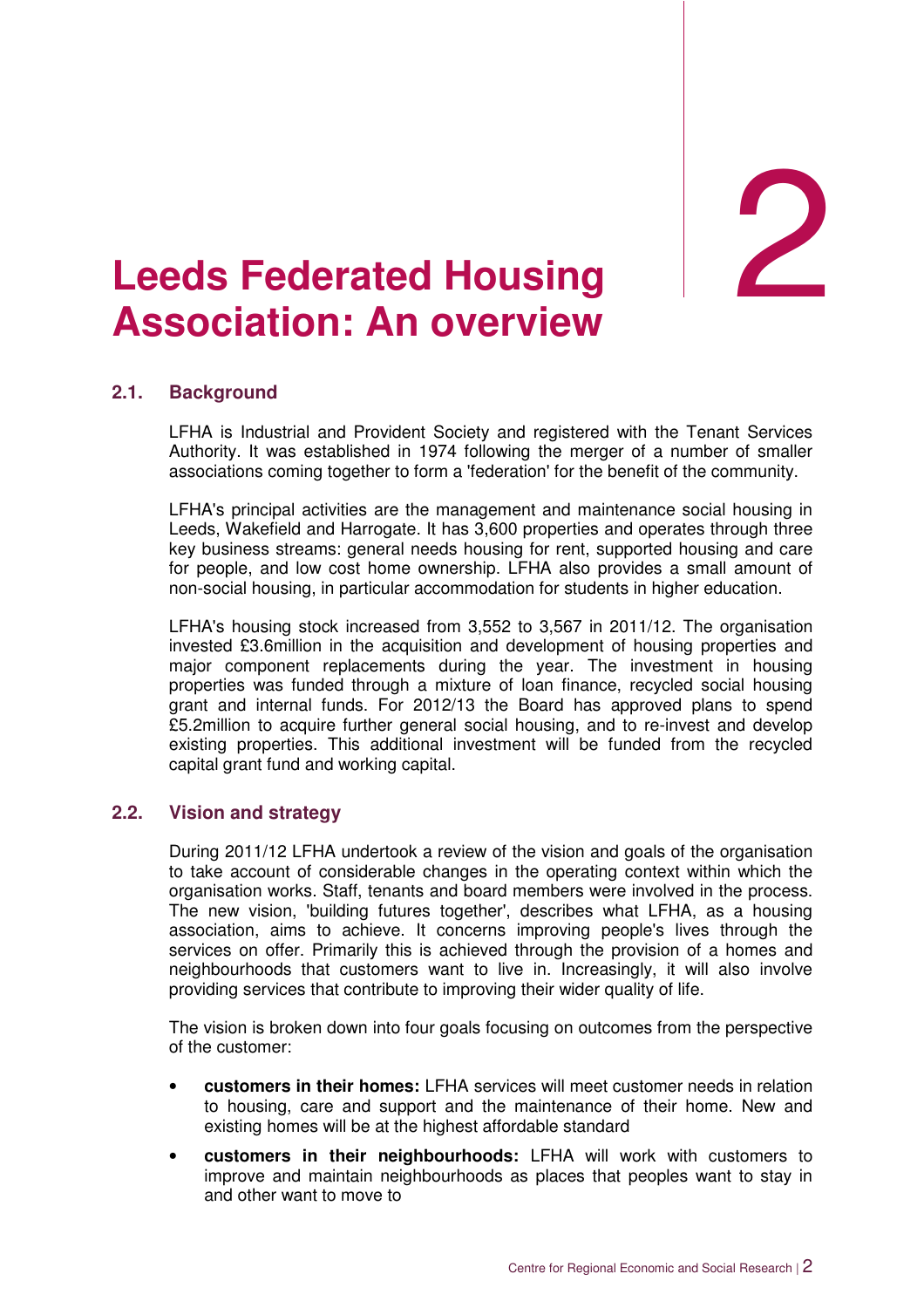- **customers improving their lives:** LFHA will consult with customers about what would help the most, and offer support and signposting to assist them in achieving their goals
- **keeping the business efficient:** LFHA aims to perform at the highest level, staying focussed on improving their business and delivering value for money for customers.

In delivering these goals LFHA aims to continue working in partnership with local authorities, other housing providers, voluntary and community organisations and contractors.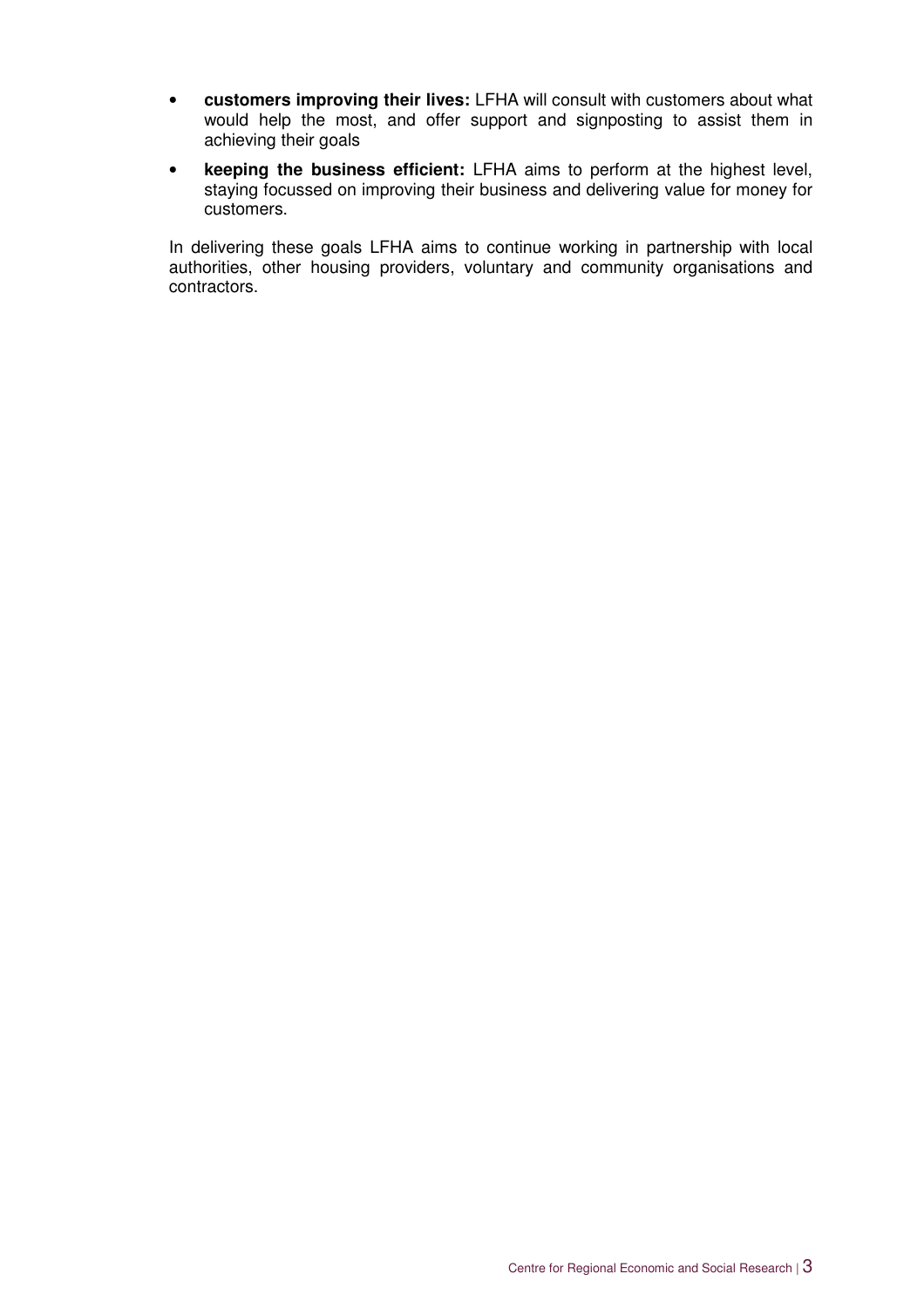3

# 3. **Leeds Federated Housing's Community Investment Work**

## **3.1. Supported Housing**

Supporting People is a major Government programme providing funding to local authorities to provide services that enable vulnerable people live independently. In 2011/12 LFHA received £537,000 of Supporting People income from the local authority to deliver a number of Supporting People funded projects supporting tenants from a range of vulnerable groups. This encompassed a number of supported housing projects:

- **Leeds Emergency Accommodation Project (LEAP):** 65 units of selfcontained dispersed accommodation for families and single homeless people; this scheme provides short term direct access supported housing
- **New Roots:** a 20 unit floating support service for refugees offering support for up to 2 years
- **Stonegates and Thompson House:** a service providing supported living accommodation based service for people with learning disabilities which provides long term support and domiciliary care
- **Floating Support**: four separate schemes providing housing related support to people with mental health issues, physical disabilities, older people from BME communities (EMBolden), and more generic support needs (HABITAT), for a period of up to 2 years
- **Ripon STAR:** short term accommodation based supported housing for younger people in the Ripon area; this provides support for up to 2 years and aims to support people to become more independent.

In total 234 tenants were supported through these projects in 2011/12 including:

- 60 older people with support needs
- 53 homeless families with support needs
- 51 single homeless people with support needs
- 29 people with mental health problems
- 27 people with a physical or sensory disability
- 5 people with alcohol misuse problems
- 4 people with generic/Complex needs
- 3 people at risk of domestic violence
- 2 people with learning disabilities.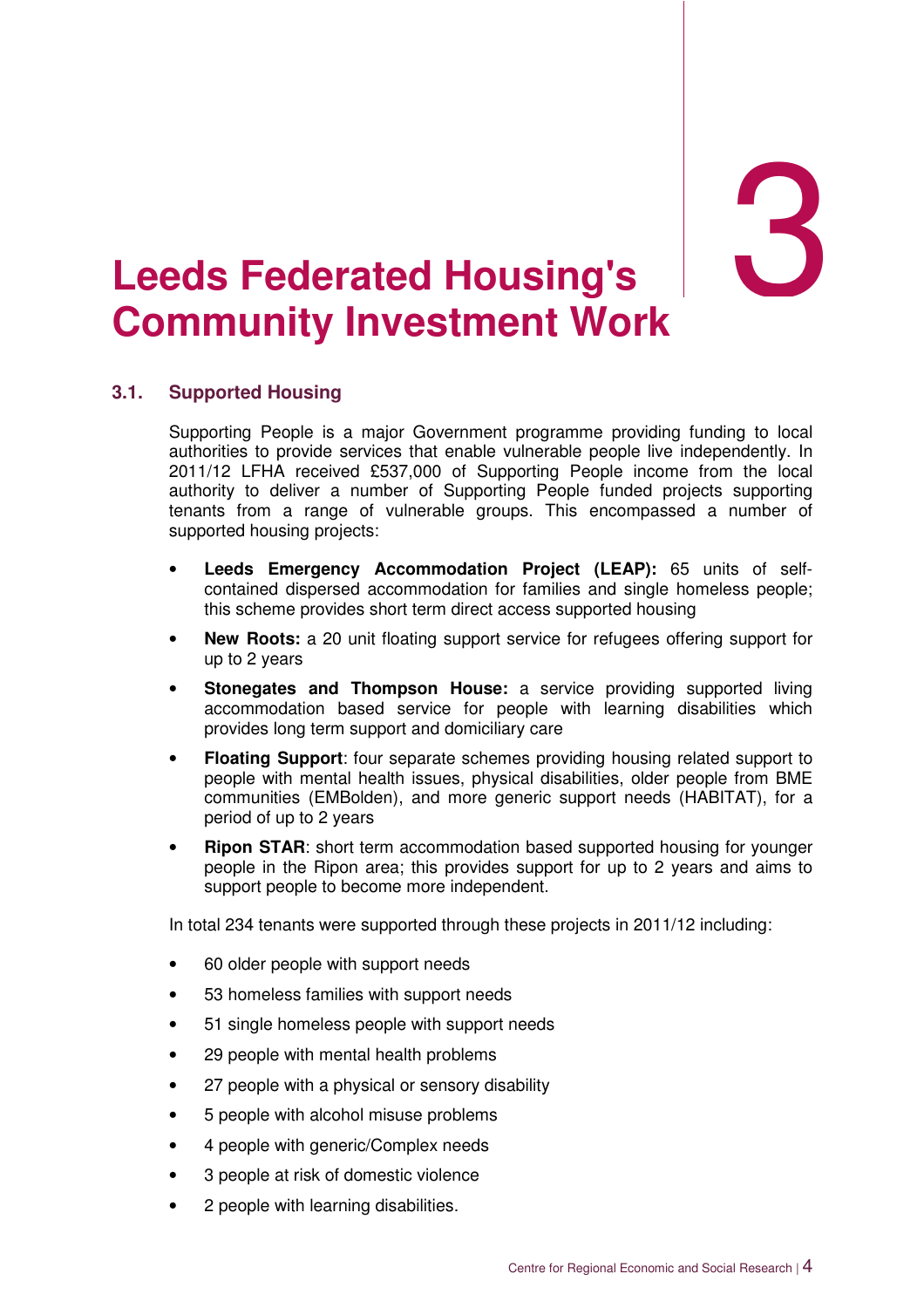There are significant financial benefits associated with the delivery of Supporting People activity. Research undertaken for Government in 2009 $4$  estimated net financial benefits from the Supporting People programme at £3.41bn per annum against an overall investment of £1.61bn: a return on investment of £2.12 for every £1 invested. If this level of return is applied to LFHA's 2011/12 Supporting People activity, this ratio would suggest net financial benefits of more than  $£1$  million per year.

## **3.2. Supporting tenants and communities**

LFHA's corporate plan highlights the importance of community investment activity in achieving the organisation's vision and strategy. It includes a commitment to spend an additional £1 million of internally generated funds between 2012/13 and 2014/15 on a variety of community development initiatives. LFHA currently spends approximately £400 thousand per year on community investment compared to around £100 thousand in 2006.

This additional investment will enable LFHA to build on the achievements of past initiatives providing support for tenants and other local people involved in voluntary and community activity. For example, the **GOALS** scheme provides tenants from across LFHA communities with support and guidance to make positive changes to their lives. The programme involves a free two-day course through which participants can learn new skills and build confidence and self-esteem. Various workshops provide tips and practical exercises for people interested in taking-up new training opportunities and improving their long term employment prospects.

Between August 2011 and November 2012, 133 LFHA tenants engaged in the GOALS programme. Of these:

- 93 continued on to engage in LFHA person-centred coaching programme
- 18 engaged in business development support of which 6 have set up their own business
- 41 are actively seeking employment and 17 have become employed
- 22 sought further training opportunities, of which 12 are currently engaged in further education or training.

A further example of LFHA's community development activity is the **Passion4Fashion** project, which offers unemployed tenants the chance to learn fashion design, sewing and customising skills, as well as advice on debt and money management, banking, affordable credit, and training and employment opportunities. In 2011/12 the project was supported through a grant from Leeds City Council's 'Leeds Inspired' scheme. A total of 117 workshops were delivered at Leeds Kirkgate market over a period of 12 weeks and 125 people engaged with the programme. It culminated in a fashion show at Leeds Town Hall which attracted an audience of 1200 people.

As a result of the Pashion4Fashion project, a new community group has been developed and continues to deliver creative workshops at Leeds Kirkgate Market on a weekly basis. A new social enterprise is also being developed with the aim of providing creative engagement opportunities for unemployed people from across Leeds, to develop their skills and confidence.

 $\overline{\phantom{a}}$ 4 Capgemini (2009). Research into the financial benefits of the Supporting People programme, 2009. Department for Communities and Local Government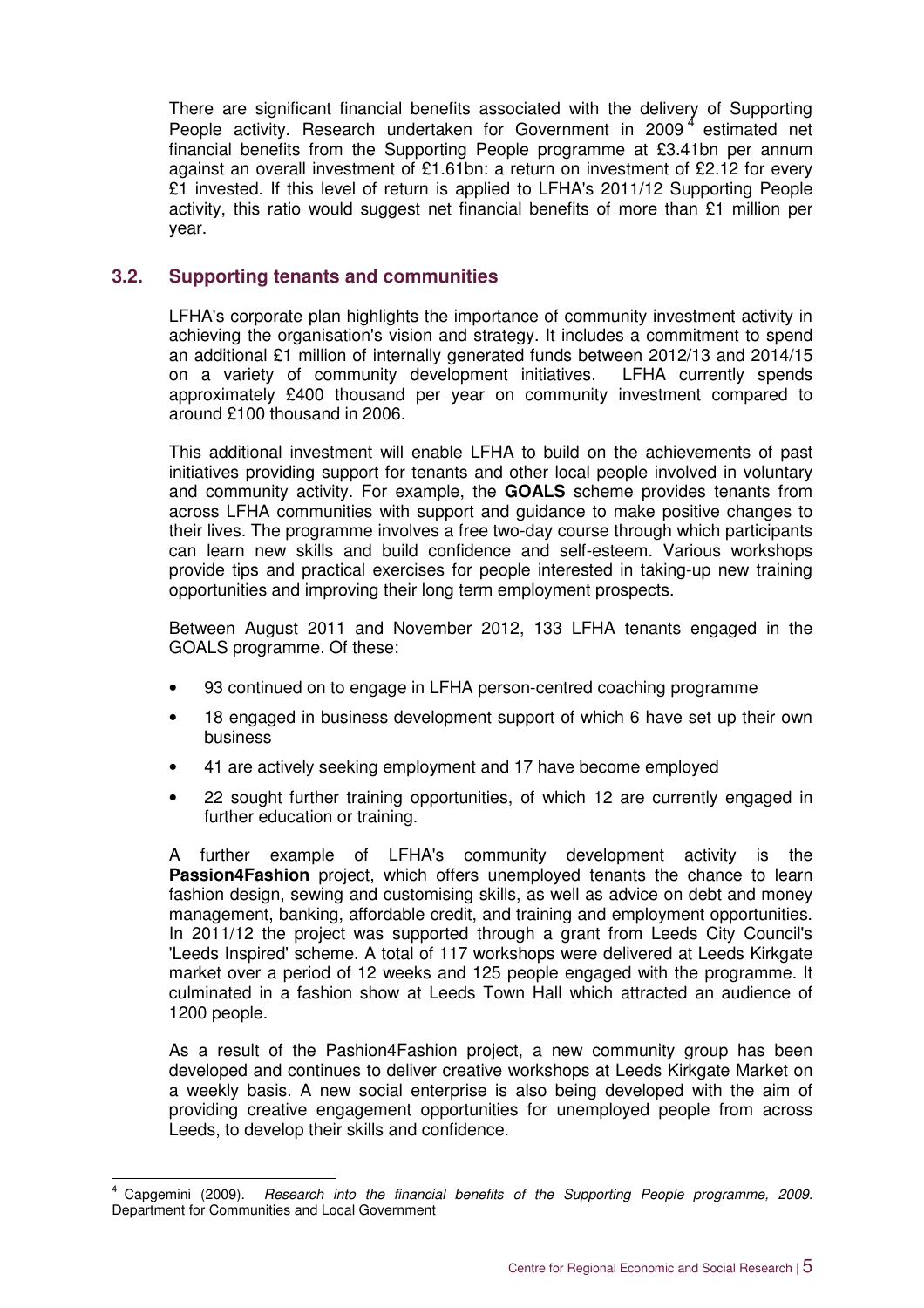## **Economic Impact of Leeds Federated Housing Association**

## **4.1. Introduction**

This section provides estimates of the economic impact of LFHA. Economic Impact for 2011/12 has been assessed for three key economic measures:

- expenditure (output)
- Gross Value Added (GVA): the value of output produced minus intermediate output
- employment.

The study incorporates both **direct and indirect impacts**:

- direct impact: the value to the economy directly attributable to the activities of LFHA: money flowing into the economy through expenditure on day-to-day activities
- indirect supplier effects: the ripple effect through the immediate supply chain providing goods and services to housing organisations
- indirect income induced effects: arising outside the immediate supply chain as a result of expenditure by employees of both LFHA and of organisations in the immediate supply chain.

Before summarising the economic impact of LFHA on the Northern economy three preceding sections look at factors affecting economic impact: income, procurement and expenditure.

### **4.2. Income**

The amount of income which LFHA received is important in assessing economic impact as it affects the level of gross expenditure. In the financial year 2011/12 LFHA's income was £17.214 million:

- £16.175 million (94 per cent) from rent
- £0.755 million (4.4 per cent) from non-social housing rental income
- £0.450 million (2.6 per cent) from shared ownership sales.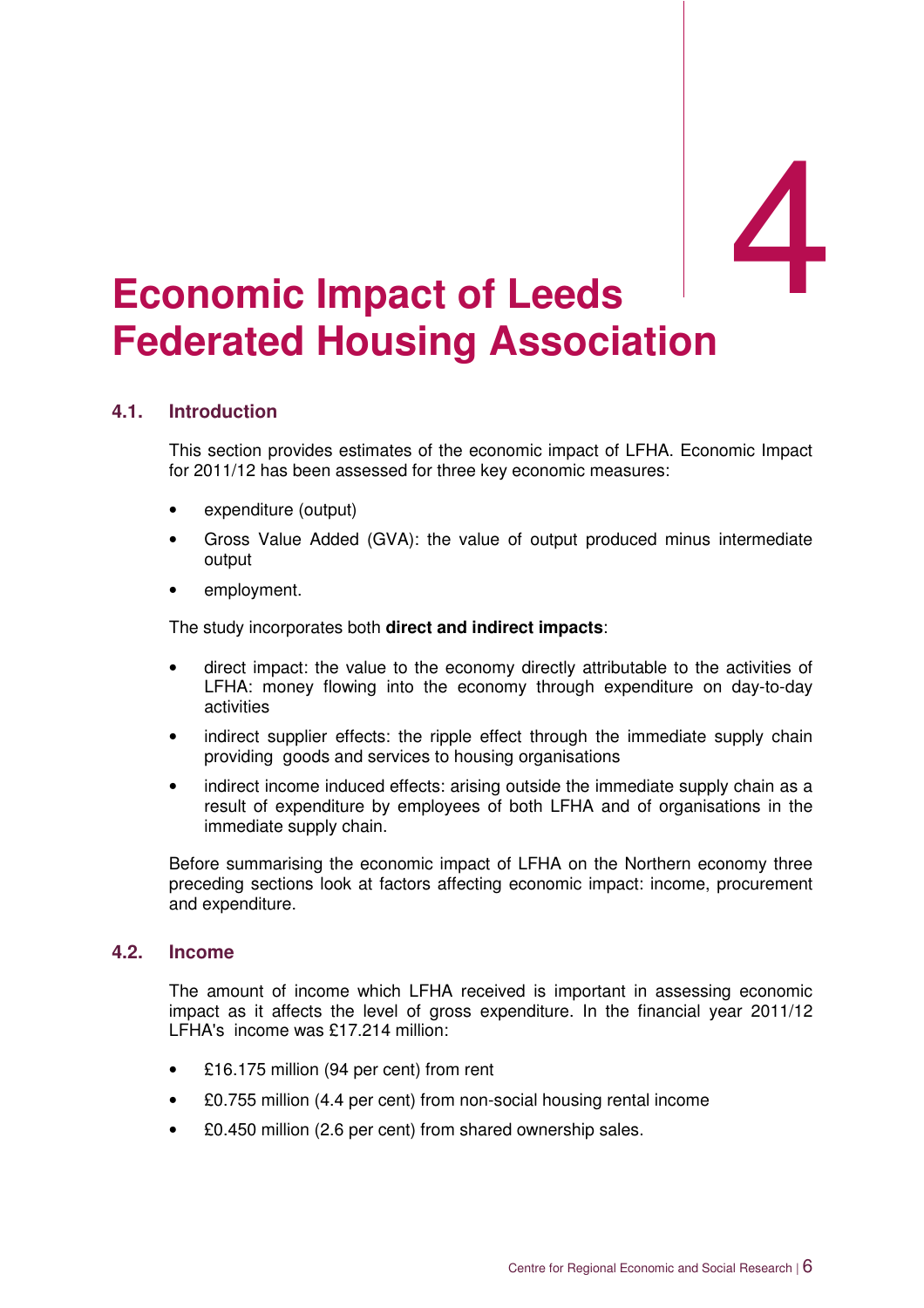### **4.3. Procurement**

Procurement is important in determining leakage of expenditure out of the local economy. How, where and with whom LFHA spends its money is driven by a comprehensive Procurement Strategy. This strategy is intended to enable the organisation to achieve optimum allocation of its resources by obtaining the best possible value for money in the goods and services it needs to carry out its work. This includes day to day requirements such as office supplies and contracts for repairs and maintenance, and major construction and capital works. LFHA's approach to procurement also reflects a commitment to promote and stimulate the local economy and encourage the development of local suppliers, including voluntary and community sector organisations. This is underpinned by a commitment to economic regeneration and a recognition of the benefits of working with small businesses and the communities in which they are located in order to develop and stimulate a marketplace to help sustain the local economy.

## **4.4. Expenditure**

The value of gross expenditure<sup>5</sup>, the percentage of expenditure going to local suppliers (net expenditure), and the composition of expenditure (i.e. how money has been spent) are all relevant to economic impact calculations.

In 2011/12 LFHA had a gross expenditure of £15.699 million, of which £13.650 million (87 per cent) went to suppliers based in England's three Northern regions.

How this money was spent affects economic impact calculations through the magnitude of the indirect effect. Certain types of expenditure, such as that on construction, are associated with a larger 'multiplier effect', that is they stimulate a greater ripple effect through the supply chain than do other types of expenditure. Analysis of how LFHA spent its money reveals:

- expenditure on refurbishment and purchase of housing properties  $(E4.330)$ million) accounted for nearly a third of gross expenditure with 100 per cent of this going to suppliers based in the North
- expenditure on major repairs and routine and planned maintenance made up the second largest component of gross expenditure (22 per cent; £3.385. million), all of which went to suppliers based in the North
- £2.512 million (16 per cent) was spent on direct staff costs, all of which went to employees residing in the North.

### **4.5. Economic Impact summary measures**

Table 4.1 summarises LFHA's economic impact on the Northern Economy. This study estimates that in 2011/12 LFHA:

- supported £27.328 million worth of expenditure (output); £13.650 million directly and £13.678 million indirectly through the intermediate supply chain
- created an estimated GVA of £12,874 million; £5,195 million directly and £7,680 million indirectly through the intermediate supply chain

 5 This study uses a more inclusive definition of expenditure than that for operational expenditure outlined in financial statements. The study includes expenditure on items such as construction and refurbishment which usually feature as capital, rather than operational, expenditure.